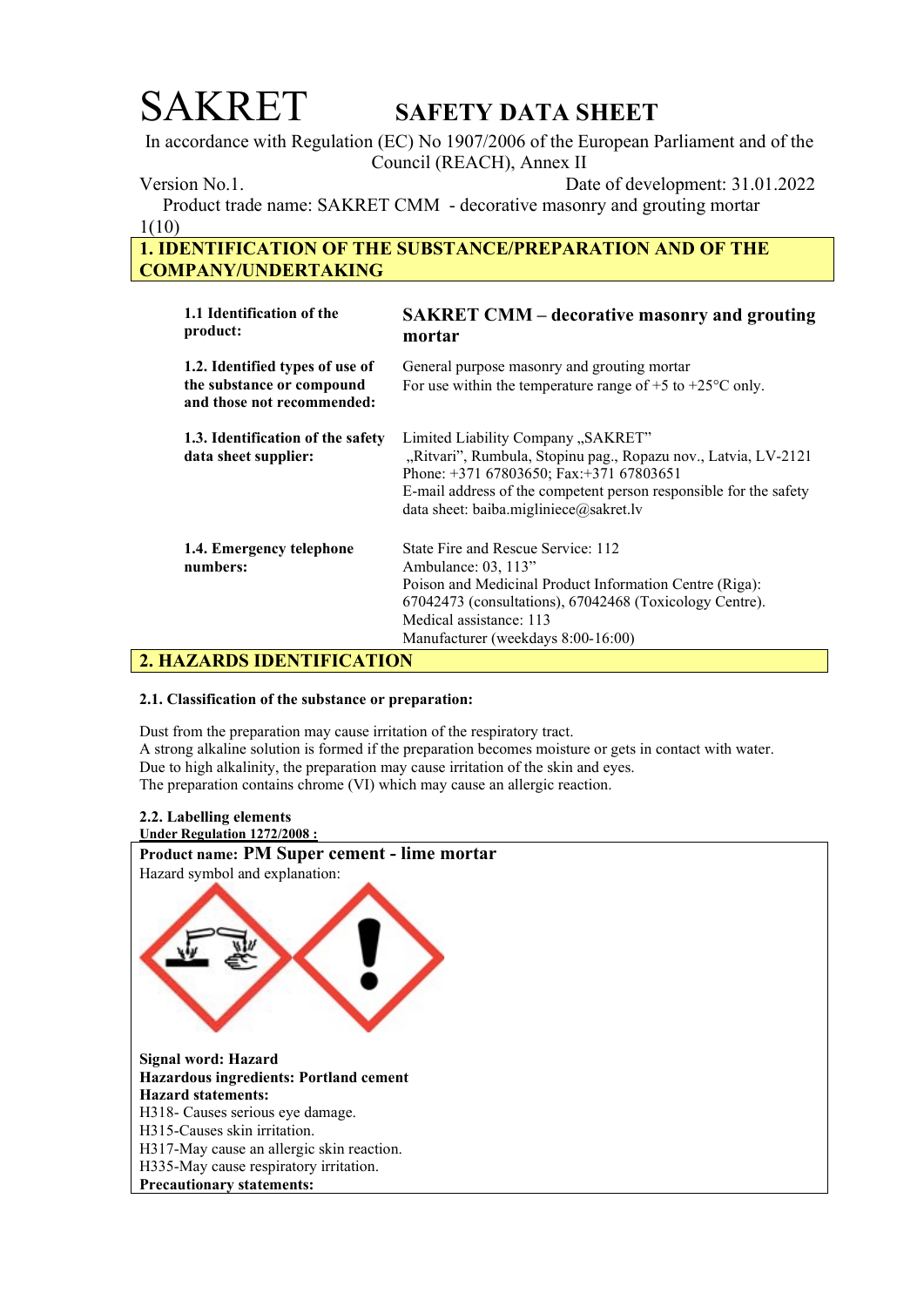In accordance with Regulation (EC) No 1907/2006 of the European Parliament and of the Council (REACH), Annex II

Version No.1. Date of development: 31.01.2022

Product trade name: SAKRET CMM - decorative masonry and grouting mortar

2(10)

P102 Keep out of reach of children. P261- Avoid breathing dust P280 Use eye protection/face protection. P305+P351+P338-IF ON SKIN: Carefully rinse with water for several minutes. Take out contact lenses if worn and if this can be done easily. Continue rinsing. P310-Immediately call a poison centre or doctor. P302+P352-IF ON SKIN: wash with ample quantity of soap and water. P501-Dispose of content/container in accordance with the local regulations. P301+P310-IF SWALLOWED: Immediately call a poison centre or doctor. Product weight: specified on the packaging. Limited Liability Company "SAKRET" "Ritvari", Rumbula, Stopinu pag., Ropazu nov., Latvia, LV-2121 Phone: +371 67803650; Fax:+371 67803651

## 2.3. Other hazards:

The preparation contains no components classified as persistent, bioaccumulative and toxic (PBT) or very persistent and very bioaccumulative (vPvB) under the provisions of Annex XIII to REACH Regulation 1907/2006.

In contact with the skin, fresh mortar may cause irritation, dermatitis, or a burn.

## 3. COMPOSITION / INFORMATION ON INGREDIENTS

| Name of<br>substance | Identifier /<br><b>REACH</b><br>reg.no.                                                                                         | EC No.    | CAS No.         | Concent<br>ration | Classification<br>according to<br>Regulation                                                   |
|----------------------|---------------------------------------------------------------------------------------------------------------------------------|-----------|-----------------|-------------------|------------------------------------------------------------------------------------------------|
|                      |                                                                                                                                 |           |                 |                   | 1272/2008/EC                                                                                   |
| Portland cement      | Not to be<br>registered.<br>Exception<br>under<br>Paragraph (b)<br>of the REACH<br>Regulation and<br>Paragraph 7 of<br>Annex V. | 266-043-4 | 65997-15-1      | $10-12%$          | Hazard<br>Eye<br>Deam.1H318<br>Skin Irrit 2<br>H315<br>Skin Sens.1<br>H317<br>STOT SE3<br>H335 |
| Calcium hydroxide    | 01-2119475151-<br>45-0071                                                                                                       | 215-137-3 | $1305 - 62 - 0$ | $1 - 5\%$         | Hazard<br>Eye<br>Dean.1H318<br>Skin Irrit 2<br>H315<br>STOT SE3<br>H335                        |

Preparation: contains portland cement, calcium hidroxide and inert fillers.

Hazardous components of the preparation: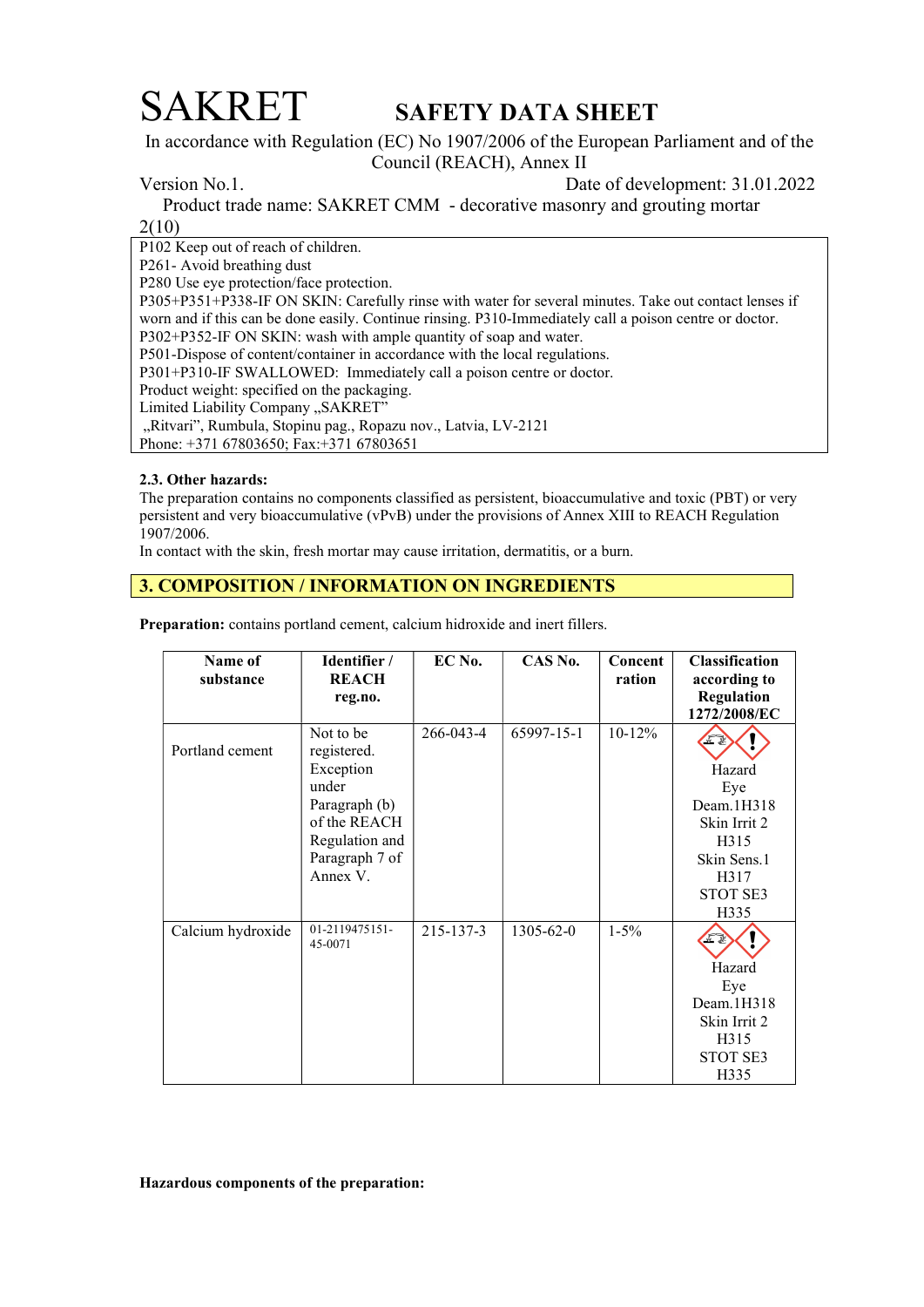In accordance with Regulation (EC) No 1907/2006 of the European Parliament and of the Council (REACH), Annex II

Version No.1. Date of development: 31.01.2022

 Product trade name: SAKRET CMM - decorative masonry and grouting mortar 3(10)

The compound contains no additional ingredients which, according to the current knowledge of the manufacturer and in the used concentrations, should be classified as hazardous to health or environment and included in this section.

### Information on other product ingredients:

Contains other minerals of natural origin which are not classified as hazardous.

## 4. FIRST AID MEASURES

| General information / special<br>instructions: | Seek medical advice if necessary                                                                                                                                                                                          |
|------------------------------------------------|---------------------------------------------------------------------------------------------------------------------------------------------------------------------------------------------------------------------------|
| <b>Inhalation:</b>                             | Assure supply of fresh air, keep the patient warm and let them<br>rest.                                                                                                                                                   |
| <b>Skin contact:</b>                           | Remove all contaminated clothing. Wash the contaminated skin<br>areas using water and soap and apply a cream to the skin.                                                                                                 |
| Eye contact:                                   | Immediately rinse the eyes with water, remove contact lenses<br>after first 5 minutes (if worn), and then continue<br>rinsing the eyes with ample quantities of water for at least 15<br>minutes and seek medical advice. |
| If in the stomach:                             | If the product accidentally gets into the stomach, seek medical<br>advice and produce the packaging or label. Do not induce<br>vomiting in absence of medical staff.                                                      |
| <b>5. FIREFIGHTING MEASURES</b>                |                                                                                                                                                                                                                           |
| <b>General information:</b>                    | The product is not classified as explosive or flammable.                                                                                                                                                                  |
| <b>Extinguishing media:</b>                    | In case of fire, use sand, foam, carbonic acid or powder<br>extinguishers.                                                                                                                                                |
| Special hazards associated                     |                                                                                                                                                                                                                           |
| with the substance or<br>compound:             | Not applicable                                                                                                                                                                                                            |
|                                                | Fire-fighters should use appropriate protective gear and a self-                                                                                                                                                          |
| <b>Recommendations for fire-</b><br>fighters:  | contained breathing apparatus with full face protection (operating at<br>increased pressure) and protective clothing which covers entire<br>body.                                                                         |

## 6. ACCIDENTAL RELEASE MEASURES

| Personal precautions,<br>means of protection, and<br>emergency situations: | Avoid skin or eye contact of the product. Wear suitable protective<br>clothing, gloves and eye or face protection.            |
|----------------------------------------------------------------------------|-------------------------------------------------------------------------------------------------------------------------------|
| Environmental                                                              |                                                                                                                               |
| precautions:                                                               | Do not dispose of empty containers into the environment. Prevent<br>release of the product into sewerage, soil, or waterways. |
| <b>Methods of containment</b>                                              |                                                                                                                               |
| and collection:                                                            | Spilled preparation should be collected mechanically and used for the                                                         |
| <b>Methods of collection:</b>                                              | intended purpose if not polluted or dampened significantly. The                                                               |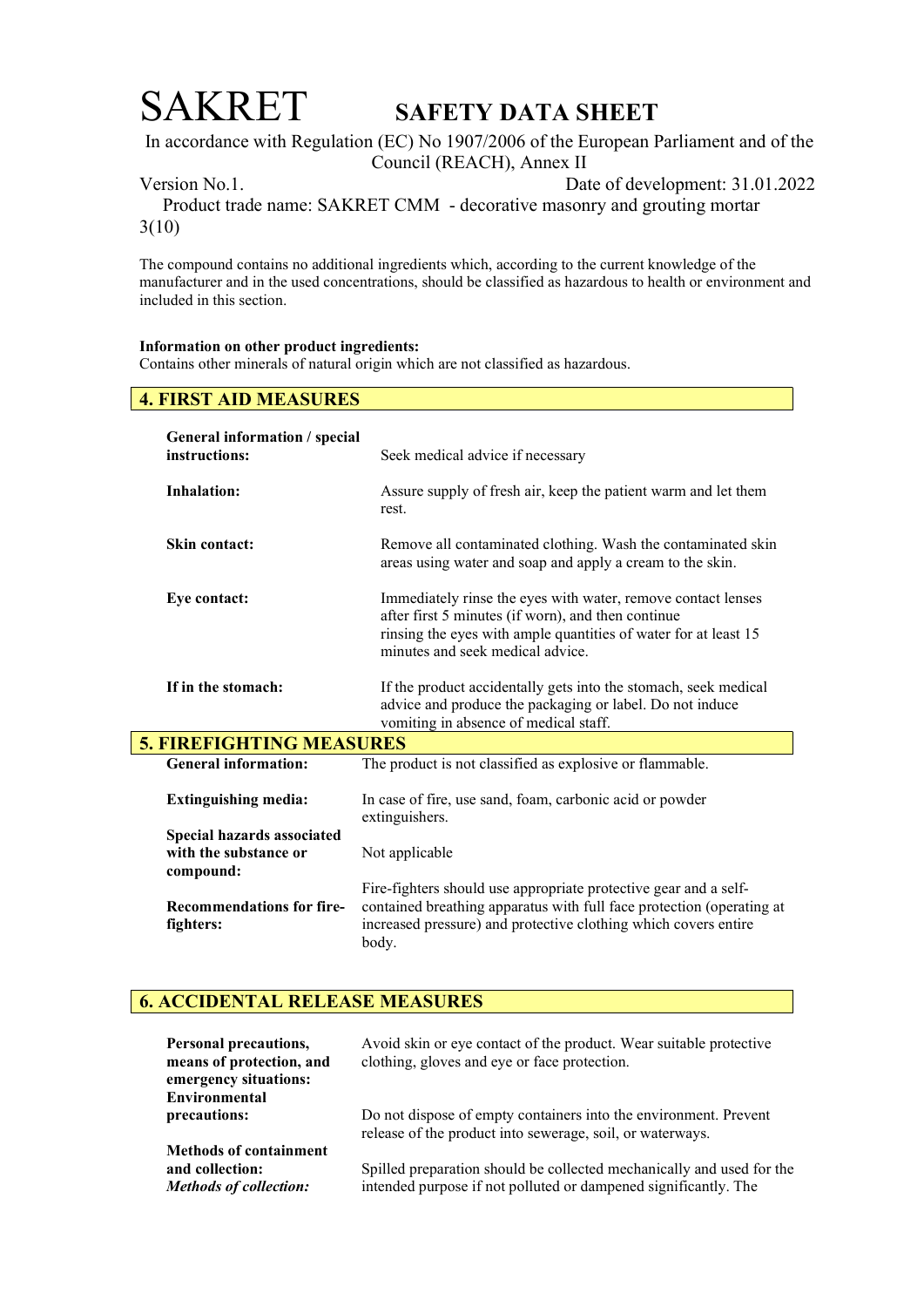## SAKRET SAFETY DATA SHEET In accordance with Regulation (EC) No 1907/2006 of the European Parliament and of the Council (REACH), Annex II Version No.1. Date of development: 31.01.2022 Product trade name: SAKRET CMM - decorative masonry and grouting mortar 4(10) Other instructions: Reference to other sections: collected preparation should be placed in a suitable container for further use. If the chemical product is released into natural watercourses or drainage pipelines, or in case of release into soil, report to the service by calling 112. Take the appropriate measures to minimise pollution of ground water. For emergency contact details, please, refer to Section 1. For the appropriate means of personal protection, please, refer to Section 8.

For additional information on waste disposal, please, refer to Section 13

## 7. HANDLING AND STORAGE

| <b>Precautions for safe use:</b>                                       |                                                                                                                                                                                                                                                                                     |
|------------------------------------------------------------------------|-------------------------------------------------------------------------------------------------------------------------------------------------------------------------------------------------------------------------------------------------------------------------------------|
| <b>Recommendations:</b>                                                |                                                                                                                                                                                                                                                                                     |
|                                                                        | Use in accordance with the instructions.                                                                                                                                                                                                                                            |
| Work hygiene                                                           | Observe the instructions given in Section 8.                                                                                                                                                                                                                                        |
| requirements:                                                          | Do not store the preparation and do not handle it near food.                                                                                                                                                                                                                        |
|                                                                        | If the working environment is dusty, use dust mask and goggles.                                                                                                                                                                                                                     |
|                                                                        | Use protective gloves to avoid getting of the product onto the skin.                                                                                                                                                                                                                |
| Safe storage conditions,<br>including all types of<br>incompatibility: | Store in tightly closed original packaging. Storage temperature range<br>from $+5^{\circ}$ C to $+25^{\circ}$ C. Protect from moisture. Storage time: 12 months<br>of the production date. Do not use aluminium containers for storage<br>because the materials are non-compatible. |
|                                                                        |                                                                                                                                                                                                                                                                                     |

7.3. Specific type of end For the recommended types of use, please, refer to Section 1.2.

use:

## 8. EXPOSURE CONTROLS/PERSONAL PROTECTION

### 8.1. Control parameters

| <b>Exposure thresholds:</b>                                    | Product component threshold workplace concentrations established<br>in Latvia (Cabinet Regulation No. 325 "Work Safety Requirements<br>for Workplace Exposure to Chemical Substances" of 15.05.2007):<br>Portland Cement, Case No. 65997-15-1 AER: 8 h.6 mg/m <sup>3</sup> .<br>Calcium dihidroxid, Cas Nr. 1305-62-0 AER: 8st.5mg/m3. |
|----------------------------------------------------------------|----------------------------------------------------------------------------------------------------------------------------------------------------------------------------------------------------------------------------------------------------------------------------------------------------------------------------------------|
| Recommended control<br><i>procedures:</i>                      | Dust with diameter $4-10\mu m$ (cement) may occur during handling<br>of the preparation. Since the human can see individual particles<br>whose diameter is $>50 \mu m$ , it must be taken into account that it is<br>not always possible to properly assess the presence of duct visually.                                             |
| 8.2. Control of exposure:<br>Appropriate technical<br>control: | While handling the dry preparation, precautions must be taken to<br>restrict formation of dust and to prevent release of dust into the<br>environment, dust should be removed, and exhaust ventilation and<br>dry purification methods should be used to prevent release of dust<br>into the air.                                      |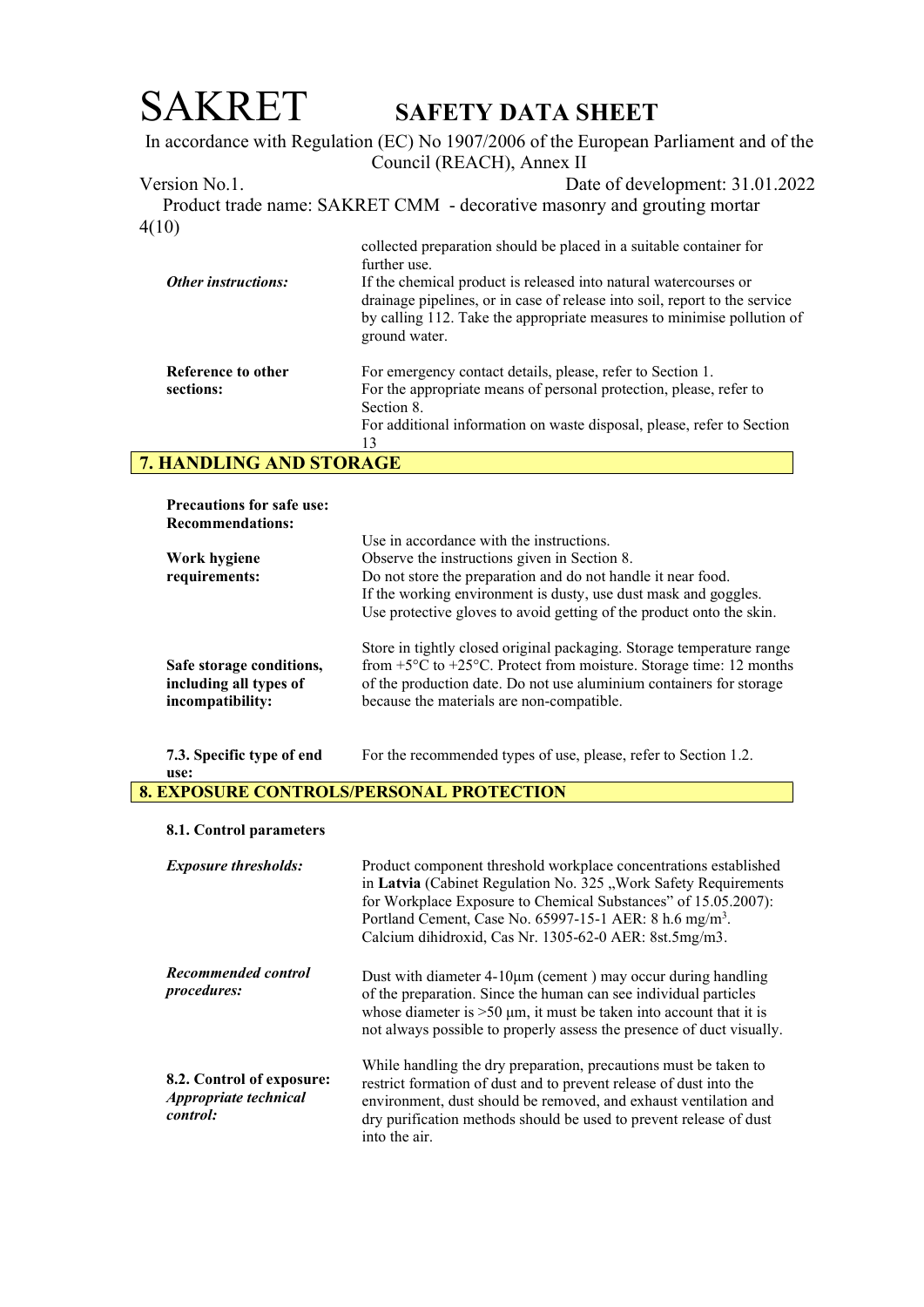In accordance with Regulation (EC) No 1907/2006 of the European Parliament and of the Council (REACH), Annex II

Version No.1. Date of development: 31.01.2022

 Product trade name: SAKRET CMM - decorative masonry and grouting mortar 5(10)

Personal protection measures as means of personal protection:

Protection of airways If handling of the dry product implies risks of dust formation, airway protection shall be used: reusable dust masks and semi-masks: type P2 dust masks and filters meeting the EN 143 Standard shall be used. Disposable semi-masks: FFP1 or FFP2 masks shall be used which meet the EN 149 Standard. If the mixture is prepared manually: FFP3 semi-mask. Hand protection Use impermeable, scratch- and alkali-proof gloves, preferably with cotton lining, which meet the EN 374 Standard. Was the hands after handling. Eye protection To avoid getting into the eyes during handling of dry or moist blend, certified goggles which meet the EN 166 shall be worn. Wash the face after handling. Protection of body and skin Wear boots, protective clothing with long and closed sleeves. Take a shower after handling. Change the clothing and footwear after handling. Thermal hazards Not applicable. Environment risk control Overall dust particle emission control shall be assured in accordance with the available technology and regulations. Control of aqueous environment hazards: hydroxides are released during the reaction between the preparation and water, with potential impacts on the pH in the aqueous environment. This may impact the operation of sewerage treatment facilities. If the sewerage may get into treatment facilities, it must be neutralised first. No land environment hazard control measures are to be taken.

## 9. PHYSICAL AND CHEMICAL PROPERTIES

### 9.1. General

| Dry mortar is an inorganic (white, tonable) material.<br>Appearance |                                 |
|---------------------------------------------------------------------|---------------------------------|
|                                                                     | Fraction size: 0-1.0 mm.        |
| Odour                                                               | No odour                        |
| pH                                                                  | 11-13.5 (in water solution 1:2) |
|                                                                     |                                 |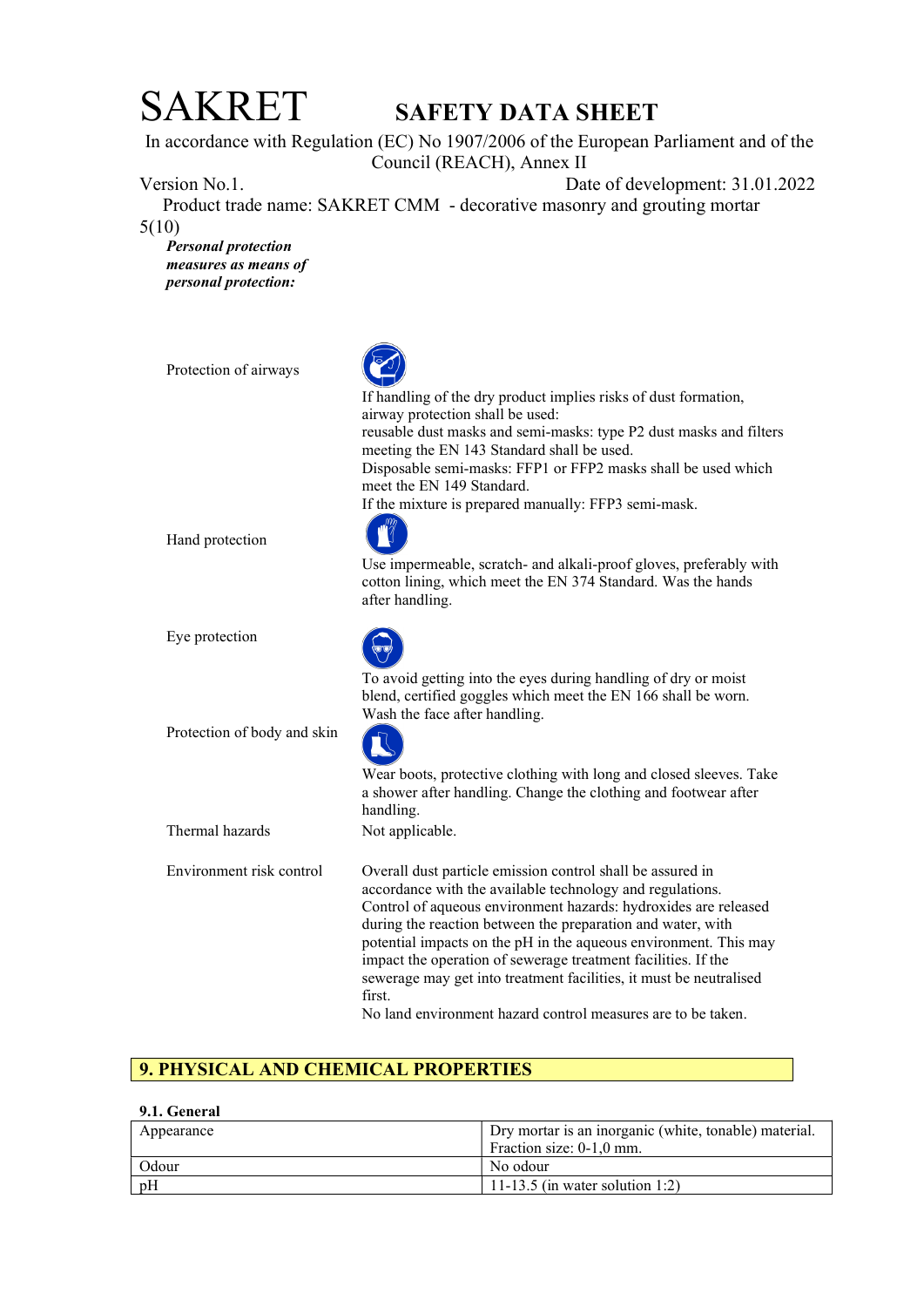In accordance with Regulation (EC) No 1907/2006 of the European Parliament and of the Council (REACH), Annex II

Version No.1. Date of development: 31.01.2022

 Product trade name: SAKRET CMM - decorative masonry and grouting mortar 6(10)

| Melting/freezing point                          | Melting point >1250 °C                            |  |
|-------------------------------------------------|---------------------------------------------------|--|
|                                                 | Freezing point: not applicable                    |  |
| Boiling point and boiling range                 | Not applicable in normal atmospheric pressure.    |  |
| Ignition point                                  | Not applicable. Non-combustible, solid substance. |  |
| Evaporation rate                                | Not applicable (solid substance).                 |  |
| Flammability                                    | Not applicable. Non-combustible, solid substance. |  |
| Highest/lowest flammability or explosion limits | Not applicable. Non-combustible, solid substance. |  |
| Vapour pressure                                 | Not applicable. Does not release vapour.          |  |
| Vapour density                                  | Not applicable. Does not release vapour.          |  |
| Average density/volume density                  | $1.67$ g/cm3                                      |  |
| Solubility                                      | In water: slightly soluble $(0.1 - 1.5 g/l)$      |  |
| Water/n-octanol partition coefficient:          | Not applicable (blend of inorganic substances)    |  |
| Self-ignition point:                            | Not applicable (non-pyrophorus material – cement  |  |
|                                                 | contains no metal organic, non-metal organic      |  |
|                                                 | compounds or phosphine organic compounds, their   |  |
|                                                 | derivates, or any other pyrophorous components)   |  |
| Degradation point                               | Not applicable. Contains no organic peroxides.    |  |
| Viscosity                                       | Not applicable (solid substance).                 |  |
| Explosion hazard                                | Not applicable (non-pyrophorus material – cement  |  |
|                                                 | contains no metal organic, non-metal organic      |  |
|                                                 | compounds or phosphine organic compounds, their   |  |
|                                                 | derivates, or any other pyrophorous components)   |  |
|                                                 | Risk of explosion due to spark discharge at high  |  |
|                                                 | concentrations of dust.                           |  |
| Oxidising properties                            | Not applicable                                    |  |
| 9.2. Other Information                          |                                                   |  |
| Chrome (VI) content                             | $< 0.0002$ %, reducers used                       |  |

## 10. STABILITY AND REACTIVITY

| 10.1. Reactivity                         | The dry blend is stable in normal and intended storage and use<br>temperature and pressure conditions (see 7.2). Reacts with water<br>(moisture) to form silicates and calcium hydroxide. After mixing with<br>water, the blend forms a solid, stable mass (solidifies).                                                                                   |
|------------------------------------------|------------------------------------------------------------------------------------------------------------------------------------------------------------------------------------------------------------------------------------------------------------------------------------------------------------------------------------------------------------|
| 10.2. Chemical stability                 | The blend remains stable during long-term storage, provided that the<br>storage conditions are as specified in 7.2. Protect from moisture or<br>incompatible materials. Reacts with water (moisture) to form silicates<br>and calcium hydroxide. Silicates react with fluorine compounds.<br>The blend is alkaline and reacts with acids, aluminium salts. |
| 10.3. Potentially hazardous<br>reactions | No known hazardous reactions. No hazardous polymerisation takes<br>place.                                                                                                                                                                                                                                                                                  |
|                                          |                                                                                                                                                                                                                                                                                                                                                            |
| 10.4. Conditions to avoid                | Presence of moisture at places of storage causes solidification and<br>reduces the quality of the blend.                                                                                                                                                                                                                                                   |
|                                          | Acids, ammonium compounds, aluminium and non-precious metals.                                                                                                                                                                                                                                                                                              |
| 10.5 Incompatible materials              | Acids, ammonium compounds, aluminium.                                                                                                                                                                                                                                                                                                                      |
| 10.6 Hazardous degradation<br>products   | The product does no degrade in normal and expected storage and usage<br>temperature and pressure conditions.                                                                                                                                                                                                                                               |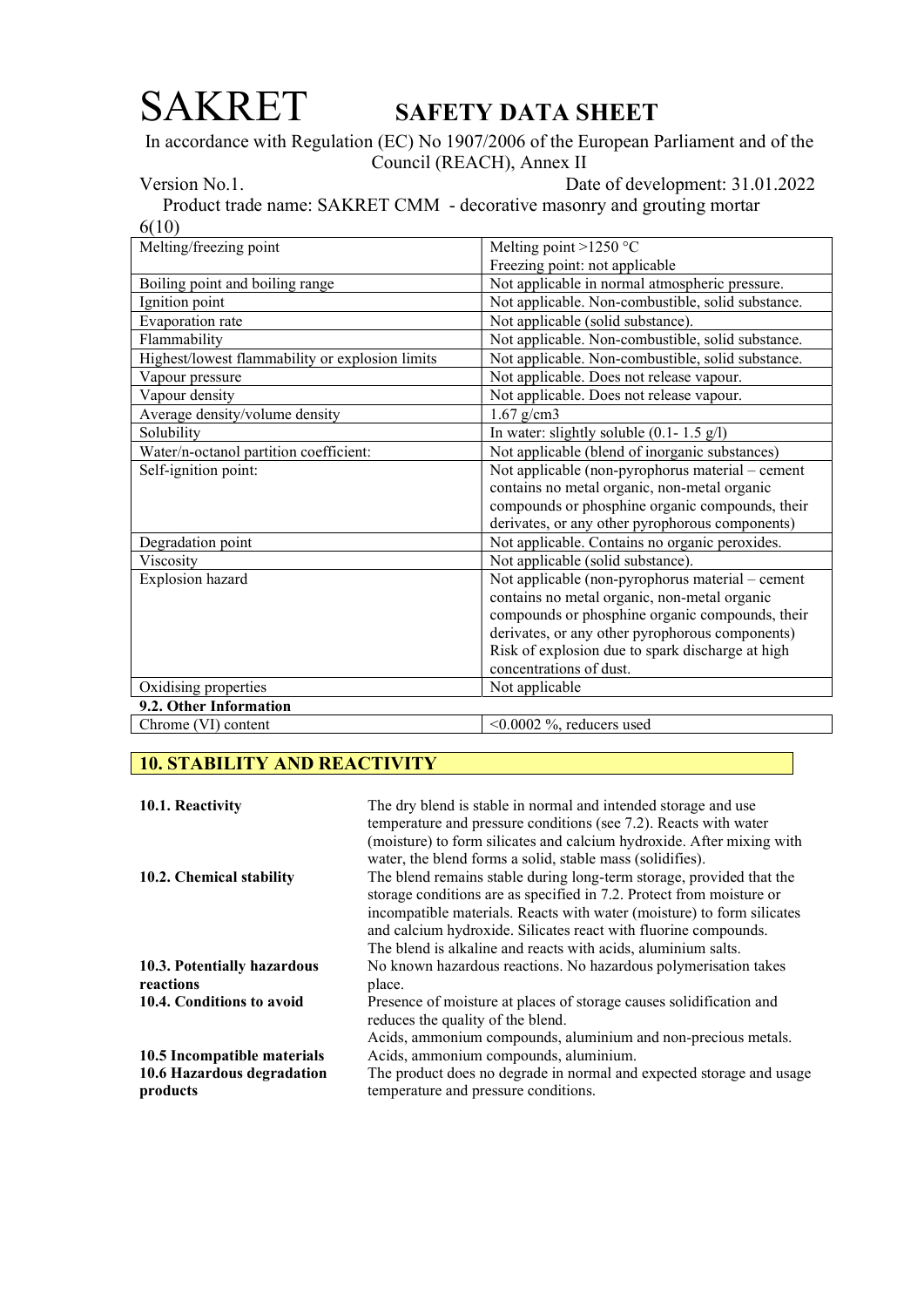In accordance with Regulation (EC) No 1907/2006 of the European Parliament and of the Council (REACH), Annex II

Version No.1. Date of development: 31.01.2022

 Product trade name: SAKRET CMM - decorative masonry and grouting mortar 7(10)

## 11. TOXICOLOGICAL INFORMATION

11.1. Information on toxicological effects

The calculation method has been used to classify the mixture.

|                               | <b>Classification of the blend</b>                                                                                                                                                                                                                                                                                              | <b>Substances (components)</b>                                                                                                                                                                                                                                                                                                                                                                                                                                                                                                                                                                                                                                                                                                                                                                                                                                      |
|-------------------------------|---------------------------------------------------------------------------------------------------------------------------------------------------------------------------------------------------------------------------------------------------------------------------------------------------------------------------------|---------------------------------------------------------------------------------------------------------------------------------------------------------------------------------------------------------------------------------------------------------------------------------------------------------------------------------------------------------------------------------------------------------------------------------------------------------------------------------------------------------------------------------------------------------------------------------------------------------------------------------------------------------------------------------------------------------------------------------------------------------------------------------------------------------------------------------------------------------------------|
| <b>Acute toxicity</b>         | based on the available data, does not meet the<br>classification criteria                                                                                                                                                                                                                                                       | Portland cement (CAS: 65997-15-1):<br>Oral: no data available<br>Dermal: rabbit, 24 h, 2000 mg/kg - no<br>lethal cases 3).<br>Inhalation: (inhalation/rat,4h/day/3<br>months): > 1 g/m <sup>3</sup> .3) No lethal cases.3)<br>Calcium hydroxide (CAS: 1305-62-0)<br>is not acutely toxic.<br>Oral $LD50 > 2000$ mg/kg b.w. (OECD<br>$425$ , rat)<br>Dermal $LD50 > 2500$ mg/kg b.w.<br>(OECD 402, rabbit)<br>Inhalation: no data available<br>Classification for acute toxicity is not<br>warranted.                                                                                                                                                                                                                                                                                                                                                                |
| <b>Irritation / Acridness</b> | Causes respiratory system and skin irritation<br>Risk of serious damage to eyes<br>Serious damage to eyes/eye irritation, Causes<br>serious eye damage<br>Skin corrosion/irritation, Irritates the skin.<br>Toxic effects on certain target organ - single<br>effect, airway irritation May cause irritation<br>of the airways. | Portland cement (CAS: 65997-15-1):<br>Skin: OECD 404, 1981, rabbit, 4 h:<br>moistured cement $1$ g/1.4 ml water<br>causes skin irritation<br>Eyes: causes irritation, index 128.<br>Airways: causes irritation.<br>Calcium hydroxide (CAS: 1305-62-<br>0): Calcium hydroxide is irritating to<br>skin (OECD 404, in vivo, rabbit).<br>Based on experimental result, calcium<br>hydroxide requires classification as<br>irritating to skin $[R38]$ , irritating to<br>skin, Skin Irrit 2 (H315 - Causes skin<br>irritation)]. Calcium hydroxide entails<br>a risk of serious damage to the eye (eye<br>irritation studies, in vivo, rabbit).<br>Based on experimental results, the<br>product requires classification as<br>severely irritating to the eye [R41, Risk]<br>of serious damage to eye; Eye Damage<br>$1(H318 - \text{Causes serious eye})$<br>damage)]. |
| Sensitization                 | May cause sensitisation by skin contact<br>Skin sensitization, May cause an allergic skin<br>reaction.                                                                                                                                                                                                                          | Portland cement (CAS: 65997-15-1):<br>Reducer (iron (II) sulphate $(\leq 1\%)$ ) is<br>added to the product packaged for<br>retail sale to assure chrome (VI)<br>content < $0.0002$ % for 4 months of the<br>date of packaging.<br>However, considering the timeline for<br>the effects of the reducer, the practical<br>considerations and habits in the usage<br>of cement, as well as the<br>unpredictability of immune system<br>responses in humans, the manufacturer<br>believes it necessary to keep the R43                                                                                                                                                                                                                                                                                                                                                 |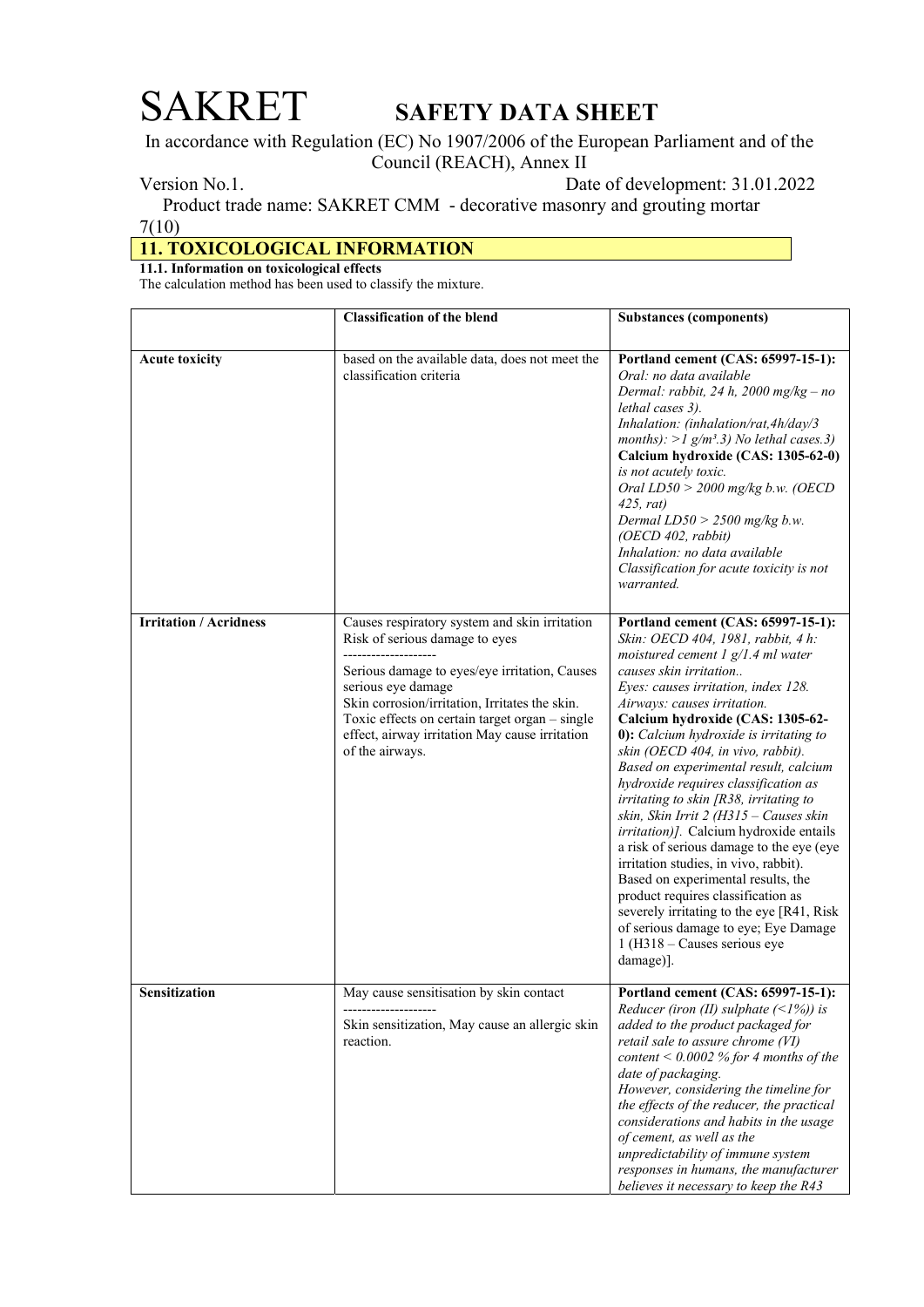In accordance with Regulation (EC) No 1907/2006 of the European Parliament and of the Council (REACH), Annex II

Version No.1. Date of development: 31.01.2022

 Product trade name: SAKRET CMM - decorative masonry and grouting mortar 8(10)

|                               |                                                                           | /H317 classification for the blend.<br>Calcium hydroxide (CAS: 1305-62-<br>0): no data available. The product is<br>considered not to be a skin sensitiser,<br>based on the nature of the effect (pH<br>shift) and the essential requirement of<br>calcium for human nutrition.<br>Classification for sensitisation is not<br>warranted.                                                                                                                                                                                                                                                                                                                                                                                                                                                                                                                                                                        |
|-------------------------------|---------------------------------------------------------------------------|-----------------------------------------------------------------------------------------------------------------------------------------------------------------------------------------------------------------------------------------------------------------------------------------------------------------------------------------------------------------------------------------------------------------------------------------------------------------------------------------------------------------------------------------------------------------------------------------------------------------------------------------------------------------------------------------------------------------------------------------------------------------------------------------------------------------------------------------------------------------------------------------------------------------|
| <b>Repeated dose toxicity</b> | Based on the available data, does not meet the<br>classification criteria | Portland cement (CAS: 65997-15-1):<br>No data on repeated dose toxicity. The<br>effects are acute in high<br>concentrations. No chronic effects<br>observed in low concentrations,<br>Calcium hydroxide (CAS: 1305-62-<br>0): Calcium (administered as Ca-<br>carbonate) is not toxic to reproduction<br>(experimental result, mouse).<br>The pH effect does not give rise to a<br>reproductive risk.<br>Human epidemiological data support<br>lack of any potential for reproductive<br>toxicity of calcium oxide.<br>Both in animal studies and human<br>clinical studies on various calcium salts<br>no reproductive or developmental<br>effects were detected. Also see the<br>Scientific Committee on Food (Section<br>16.6). Calcium oxide is not toxic for<br>reproduction and/or development.<br>Classification for reproductive toxicity<br>according to regulation (EC)<br>1272/2008 is not required. |
| Carcinogenicity               | Based on the available data, does not meet the<br>classification criteria | Portland cement (CAS: 65997-15-1):<br>Epidemiological studies and literature<br>data as ell as in vitro animal studies do<br>not suggest carcinogenic effects.<br>Calcium hydroxide (CAS: 1305-62-<br>0): Calcium (administered as Ca-<br>lactate) is not carcinogenic<br>(experimental result, rat).<br>The pH effect of the product does not<br>give rise to a carcinogenic risk.<br>Human epidemiological data support<br>lack of any carcinogenic potential of<br>calcium oxide.<br>Classification for carcinogenicity is not<br>warranted.                                                                                                                                                                                                                                                                                                                                                                 |
| Mutagenicity                  | Based on the available data, does not meet the<br>classification criteria | Portland cement (CAS: 65997-15-1):<br>No data on mutagenicity available<br>Calcium hydroxide (CAS: 1305-62-<br>0): Bacterial reverse mutation assay<br>(Ames test, OECD 471): Negative.<br>Mammalian chromosome aberration<br>test: Negative.<br>In view of the omnipresence of Ca and<br>of the physiological non-relevance of<br>any pH shift induced by calcium oxide<br>in aqueous media, calcium and                                                                                                                                                                                                                                                                                                                                                                                                                                                                                                       |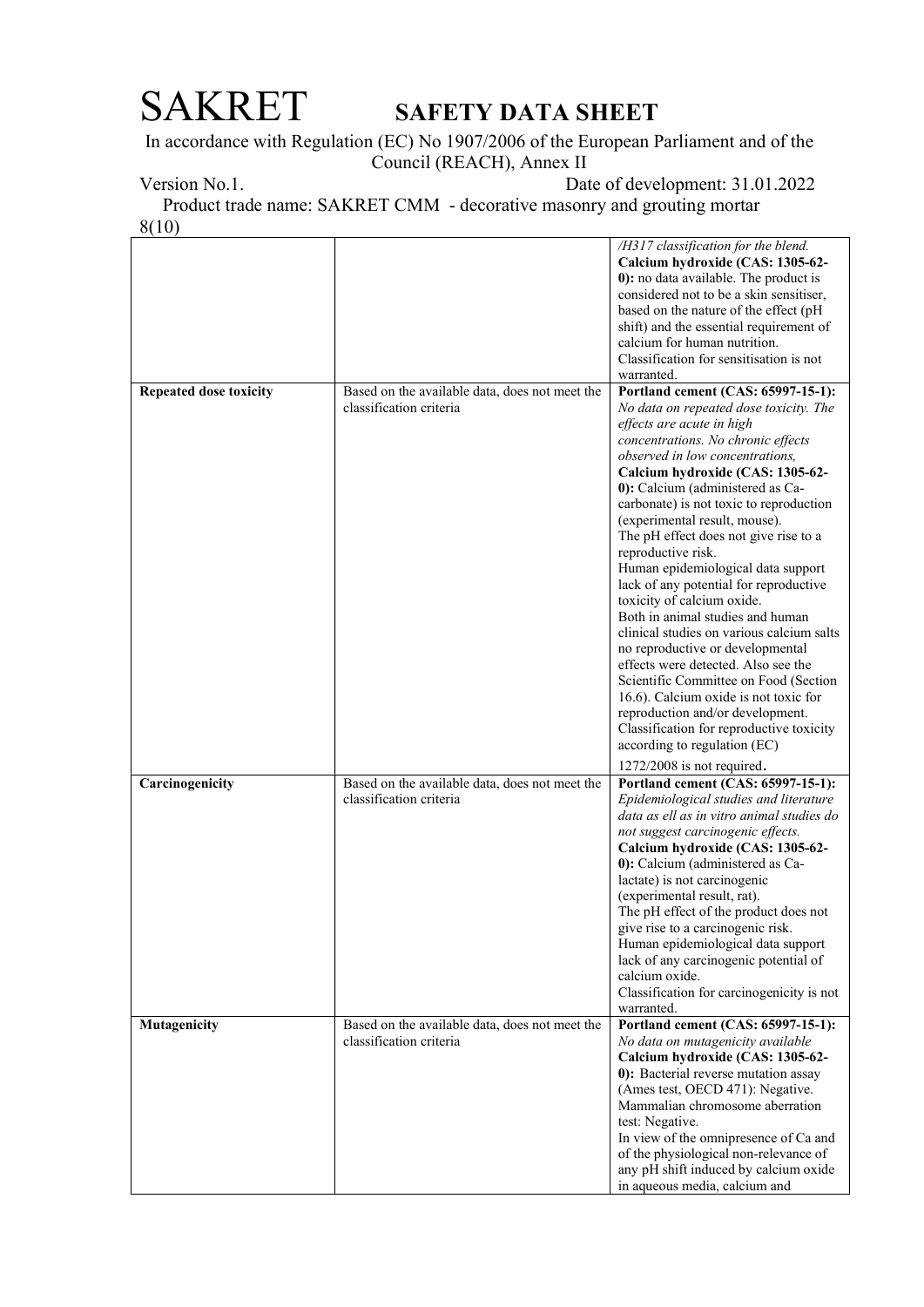In accordance with Regulation (EC) No 1907/2006 of the European Parliament and of the Council (REACH), Annex II

Version No.1. Date of development: 31.01.2022

 Product trade name: SAKRET CMM - decorative masonry and grouting mortar 9(10)

|                      |                                                | magnesium oxides are considered void   |
|----------------------|------------------------------------------------|----------------------------------------|
|                      |                                                | of any genotoxic potential, including  |
|                      |                                                | germ cell mutagenicity.                |
|                      |                                                | Classification for genotoxicity is not |
|                      |                                                | warranted.                             |
| Toxic effects on the | Based on the available data, does not meet the | Portland cement (CAS: 65997-15-1):     |
| reproductive system  | classification criteria                        | No data on reproductive toxicity       |
|                      |                                                | available                              |
|                      |                                                | Calcium hydroxide (CAS: 1305-62-       |
|                      |                                                | 0): No data on reproductive toxicity   |
|                      |                                                | available                              |

The calculation method has been used to classify the mixture.

| Delayed and immediate as well | Persons exposed to cement for extended periods of time may develop dermatitis,                                                                                                                                                                                                  |  |  |  |
|-------------------------------|---------------------------------------------------------------------------------------------------------------------------------------------------------------------------------------------------------------------------------------------------------------------------------|--|--|--|
| as chronic effects caused by  | eczema, conjunctivitis, respiratory conditions.                                                                                                                                                                                                                                 |  |  |  |
| short-term and prolonged      | Prolonged (several years) inhalation of cement dust may cause occupational pulmonary                                                                                                                                                                                            |  |  |  |
| exposure                      | condition "pneumoconiosis caused by cement dust". The symptoms include airway<br>irritation, bronchitis and moderate emphysema. Since cement contains chrome<br>compounds with allergen properties, pneumoconiotic bronchitis bay be accompanied by<br>the asthmatic component. |  |  |  |
| <b>Interactions</b>           | Information not available.                                                                                                                                                                                                                                                      |  |  |  |
| Other toxicological           |                                                                                                                                                                                                                                                                                 |  |  |  |
| information                   | Information not available.                                                                                                                                                                                                                                                      |  |  |  |

## 12. ECOLOGICAL INFORMATION

### 12.1. Toxicity

|                           | <b>Blend</b>         | <b>Substances (components)</b>                                     |
|---------------------------|----------------------|--------------------------------------------------------------------|
| Acute toxicity to aqueous | Based on the         | Portland cement (CAS: 65997-15-1):                                 |
| environment               | available data, does | Not hazardous to the environment. In ecotoxicity tests             |
|                           | not meet the         | involving exposure of <i>Daphnia magna</i> [5] and                 |
|                           | classification       | Selenastrum coli [6] to portland cement, no significant            |
|                           | criteria             | toxic effect were observed. For this reason, no LC50 or            |
|                           |                      | $EC50$ values can be established [7]. No toxic effects on          |
|                           |                      | sediment have been identified [8]. However, adding of              |
|                           |                      | large quantities of cement to water may increase the pH            |
|                           |                      | and consequently, in certain conditions, cause toxic effects       |
|                           |                      | on aqueous organisms.                                              |
|                           |                      | Calcium hydroxide (CAS: 1305-62-0):                                |
|                           |                      | LC50 (96h) for freshwater fish: 50.6 mg/l (calcium                 |
|                           |                      | hydroxide)                                                         |
|                           |                      | LC50 (96h) for marine water fish: $457 \text{ mg/l}$ (calcium      |
|                           |                      | hydroxide)                                                         |
|                           |                      | EC50 (48h) for freshwater invertebrates: 49.1 mg/l                 |
|                           |                      | (calcium hydroxide)                                                |
|                           |                      | LC50 (96h) for marine invertebrates: $158 \text{ mg} / 1$ (calcium |
|                           |                      | hydroxide)                                                         |
|                           |                      | EC50 (72h) for freshwater algae: $184.57$ mg / 1 (calcium          |
|                           |                      | hydroxide)                                                         |
|                           |                      | NOEC (72h) for freshwater algae: 48 mg / 1 (calcium                |
|                           |                      | hydroxide)                                                         |
|                           |                      | At high concentrations, using rising temperatures and pH,          |
|                           |                      | the product is used for disinfection of sewage sludge.             |
|                           |                      | NOEC (14.d) for marine invertebrates: $32 \text{ mg} / 1$ (calcium |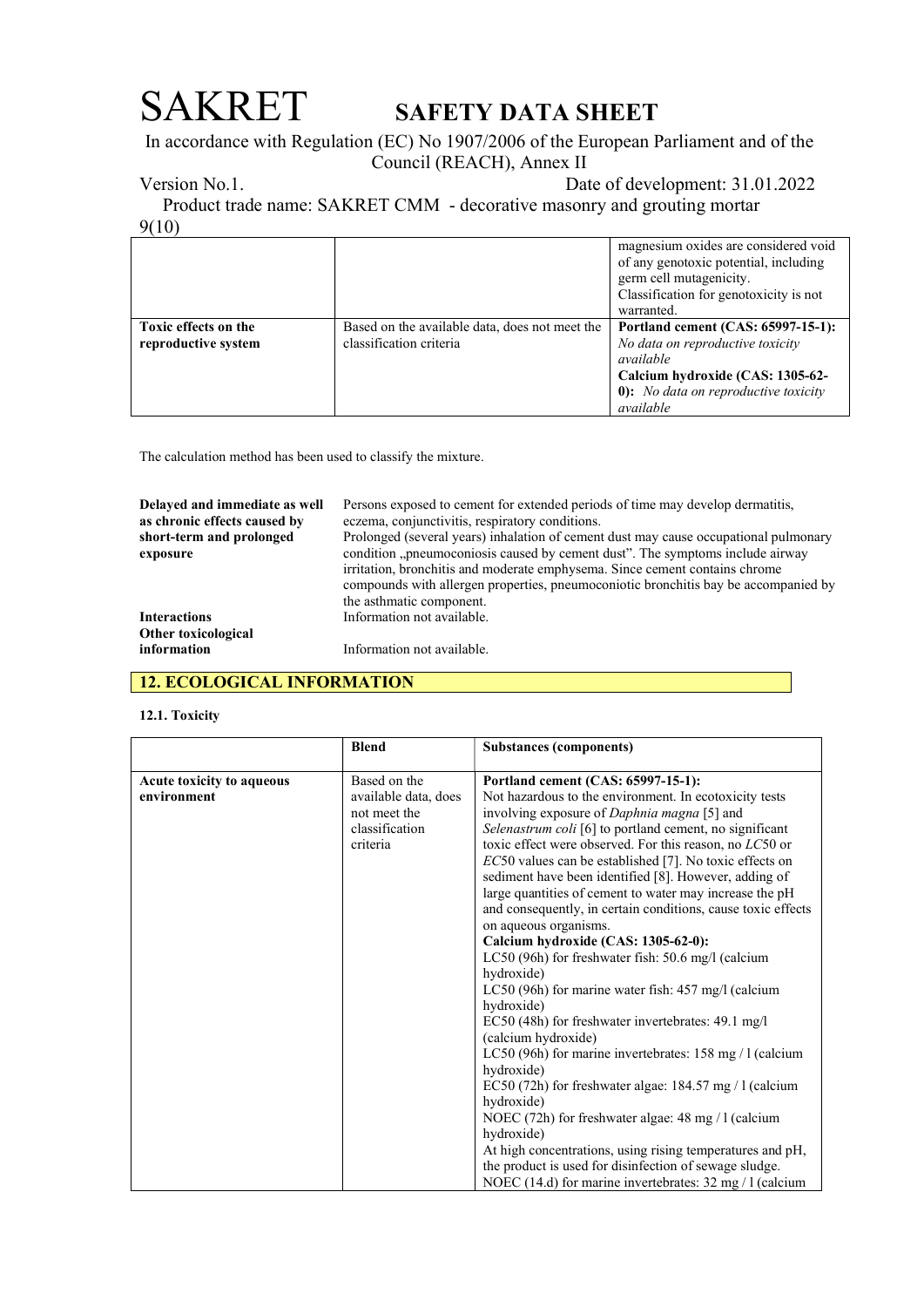In accordance with Regulation (EC) No 1907/2006 of the European Parliament and of the Council (REACH), Annex II

Version No.1. Date of development: 31.01.2022

 Product trade name: SAKRET CMM - decorative masonry and grouting mortar 10(10)

|                                                   |                                      | hydroxide)<br>EC10 / LC10 or NOEC for soil macro-organisms: 2000<br>mg / kg soil d.w. (Calcium hydroxide)<br>EC10 / LC10 or NOEC for soil micro-organisms: 12000<br>mg / kg soil d.w. (Calcium hydroxide)<br>NOEC (21d) for terrestrial plants: $1080 \text{ mg}$ / kg |
|---------------------------------------------------|--------------------------------------|------------------------------------------------------------------------------------------------------------------------------------------------------------------------------------------------------------------------------------------------------------------------|
| <b>Chronic toxicity to aqueous</b><br>environment | Based on the<br>available data, does | Portland cement (CAS: 65997-15-1):<br>No data available.                                                                                                                                                                                                               |
|                                                   | not meet the                         | Calcium hydroxide (CAS: 1305-62-0):                                                                                                                                                                                                                                    |
|                                                   | classification<br>criteria           | No data available.                                                                                                                                                                                                                                                     |

### 12.2. Stability and degradability

Not applicable because the blend consists of inorganic substances. After solidification, the product presents no danger to the environment.

### 12.3. Bioaccumulative potential

Not applicable because the blend consists of inorganic substances. After solidification, the product presents no danger to the environment.

### 12.4. Mobility in soil

Not applicable because the blend consists of inorganic substances. After solidification, the product presents no danger to the environment. Calcium hydroxide, which is sparingly soluble in water, presents low mobility in most soils.

### 12.5. Results of PBT and vPvB testing

Contains no PBT or vPvB substances

### 12.6. Other adverse effects

Hydroxides are released during the reaction between the preparation and water and may increase the pH of the aqueous environment (increased alkalinity). This may impact aqueous organisms and the operation of sewerage treatment systems.

## 13. DISPOSAL CONSIDERATIONS

### 13.1 Waste treatment methods (according to directive) 2008/98/EC

| Unused preparation  | Waste hazard code: H4 Irritating: substances and products which, in direct, recurrent or<br>prolonged contact with the skin or mucous membrane, cause irritation or inflammatory |  |  |  |  |
|---------------------|----------------------------------------------------------------------------------------------------------------------------------------------------------------------------------|--|--|--|--|
|                     | reaction.                                                                                                                                                                        |  |  |  |  |
|                     | <b>Waste classifier:</b> 101311 – Other composite cement materials which do not fall within class                                                                                |  |  |  |  |
|                     | 101309 or 101310. The waste is to be treated as hazardous.                                                                                                                       |  |  |  |  |
|                     | <b>Type of waste recycling: R5</b> recycling or purification of inorganic materials.                                                                                             |  |  |  |  |
|                     | Cement-containing inorganic blends are recyclable.                                                                                                                               |  |  |  |  |
|                     | Prevent from release into drains, watercourses, or sewerage systems.                                                                                                             |  |  |  |  |
|                     | Hazardous waste or construction refuse shall be collected by a waste management entity                                                                                           |  |  |  |  |
|                     | holding a permit issued by the State Environment Service for collection, transportation,                                                                                         |  |  |  |  |
|                     | handling, sorting, or storage of waste and a permit for recycling in accordance with the                                                                                         |  |  |  |  |
|                     | regulatory acts on pollution.                                                                                                                                                    |  |  |  |  |
|                     | For the appropriate means of personal protection to be used during recycling, please, refer to                                                                                   |  |  |  |  |
|                     | Section 8.                                                                                                                                                                       |  |  |  |  |
| <b>Used product</b> | The classification applies to solidified blend or sorted construction waste with separated                                                                                       |  |  |  |  |
|                     | cement-containing waste.                                                                                                                                                         |  |  |  |  |
|                     | <b>Waste hazard code:</b> not classified as hazardous                                                                                                                            |  |  |  |  |
|                     | <b>Waste classifier:</b> 170101 - Concrete. The waste is not treated as hazardous.                                                                                               |  |  |  |  |
|                     | <b>Type of waste recycling:</b> R5 processing or purification of inorganic materials.                                                                                            |  |  |  |  |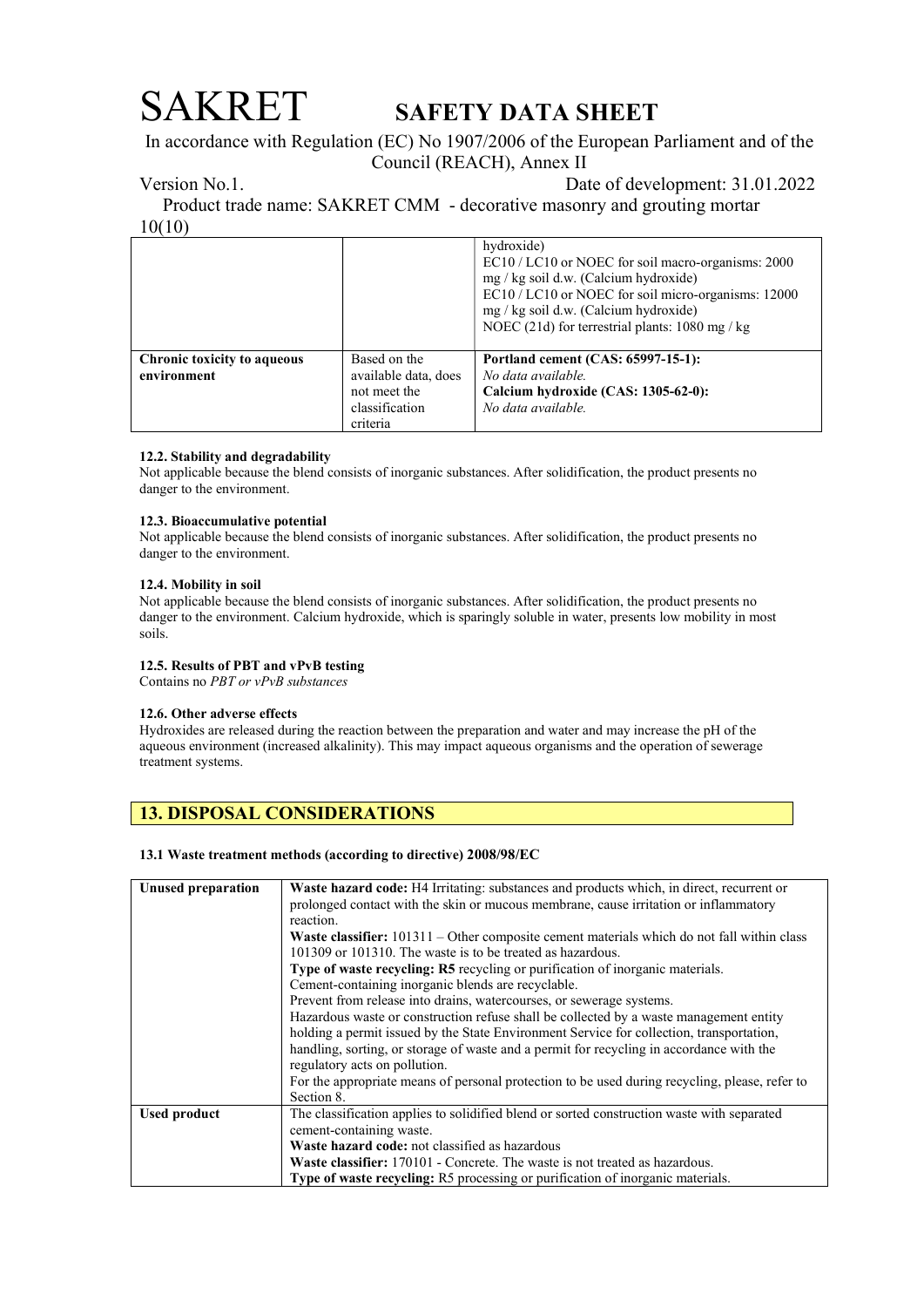In accordance with Regulation (EC) No 1907/2006 of the European Parliament and of the Council (REACH), Annex II

Version No.1. Date of development: 31.01.2022

 Product trade name: SAKRET CMM - decorative masonry and grouting mortar 11(10)

|           | Cement-containing inorganic blends are recyclable.                                       |  |  |  |
|-----------|------------------------------------------------------------------------------------------|--|--|--|
|           | Hazardous waste or construction refuse shall be collected by a waste management entity   |  |  |  |
|           | holding a permit issued by the State Environment Service for collection, transportation, |  |  |  |
|           | handling, sorting, or storage of waste and a permit for recycling in accordance with the |  |  |  |
|           | regulatory acts on pollution.                                                            |  |  |  |
| Packaging | Empty the packaging completely and process it un accordance with the local requirements. |  |  |  |
|           | $150101$ – paper and cardboard packaging.                                                |  |  |  |

## 14. TRANSPORT INFORMATION

The blend is not subject to transport classification for transportation/dispatch by road, railway, sea, in-land waterways or by air.

|                             | Road transport<br><b>ADR/RID</b> | <b>Inland water transport</b><br><b>ADN</b> | <b>Marine</b><br>transport<br><b>IMDG</b> | Air<br>transports<br><b>ICAO/IATA</b> |
|-----------------------------|----------------------------------|---------------------------------------------|-------------------------------------------|---------------------------------------|
| 14.1. UN No.                | $\overline{\phantom{a}}$         | $\overline{\phantom{a}}$                    |                                           |                                       |
| 14.2. UN shipping name      | $\blacksquare$                   | $\overline{\phantom{a}}$                    | $\overline{\phantom{a}}$                  | -                                     |
| 14.3 Transport hazard       | $\overline{a}$                   |                                             |                                           |                                       |
| class                       |                                  |                                             |                                           |                                       |
| 14.4. Packaging group       | $\blacksquare$                   |                                             | $\overline{\phantom{0}}$                  |                                       |
| 14.5 Hazard                 | $\overline{\phantom{0}}$         |                                             |                                           |                                       |
| identification              |                                  |                                             |                                           |                                       |
| 14.6 Special                |                                  |                                             |                                           |                                       |
| precautions for users       |                                  |                                             |                                           |                                       |
| 14.7 Transportation         |                                  |                                             |                                           |                                       |
| without packaging           |                                  |                                             |                                           |                                       |
| materials according to      |                                  |                                             |                                           |                                       |
| <b>MARPOL 73/78 II</b>      |                                  |                                             |                                           |                                       |
| annex and <i>IBC Code</i> . |                                  |                                             |                                           |                                       |

## 15. REGULATORY INFORMATION

15.1. Safety, Health and Environment Regulations/Regulatory Acts Applicable Specifically to Substances and Compounds

### Republic of Latvia:

Republic of Latvia Law on Chemical Substances".

Republic of Latvia Cabinet Regulation No. 107 "Classification, Packaging and Labelling of Chemical Substances and Chemical Products" of 12.03.2002.

Republic of Latvia Cabinet Regulation No. 325 "Work Safety Requirements in Workplace Exposure to Chemical Substances".

Republic of Latvia Cabinet Regulation No. 302 "Waste Classification and Properties which Render Waste Hazardous" of 19 April 302 .

Republic of Latvia Cabinet Regulation No. 319 "Types of Regeneration and Burial of Waste" of 26 April 2011.

European Union:

Commission Regulation (EC) No. 1907/2006 (18 December 2006) concerning the Registration, Evaluation, Authorisation and Restriction of Chemicals (REACH);

Regulation (EC) No. 1272/2008 of the European Parliament and of the Council (16 December 2008) on Classification, Labelling and Packaging of Substances and Mixtures.

ADR - The European Agreement concerning the International Carriage of Dangerous Goods by Road (ADR) signed in Geneva on 30 September 1957, as amended;

RID - Regulations for International Carriage of Dangerous Goods by Rail, which is Annex C to the Convention Concerning International Carriage by Rail (COTIF) signed in Vilnius on 3 June 1999, as amended.

ADN - The European Agreement concerning the International Carriage of Dangerous Goods along In-land Waterways, signed in Geneva on 26 May 2000, as amended;

IMDG Code – International Maritime Dangerous Goods Code

ICAO/IATA IATA – Agreement on International Air Carriage. ICAO – International Civil Aviation Organisation